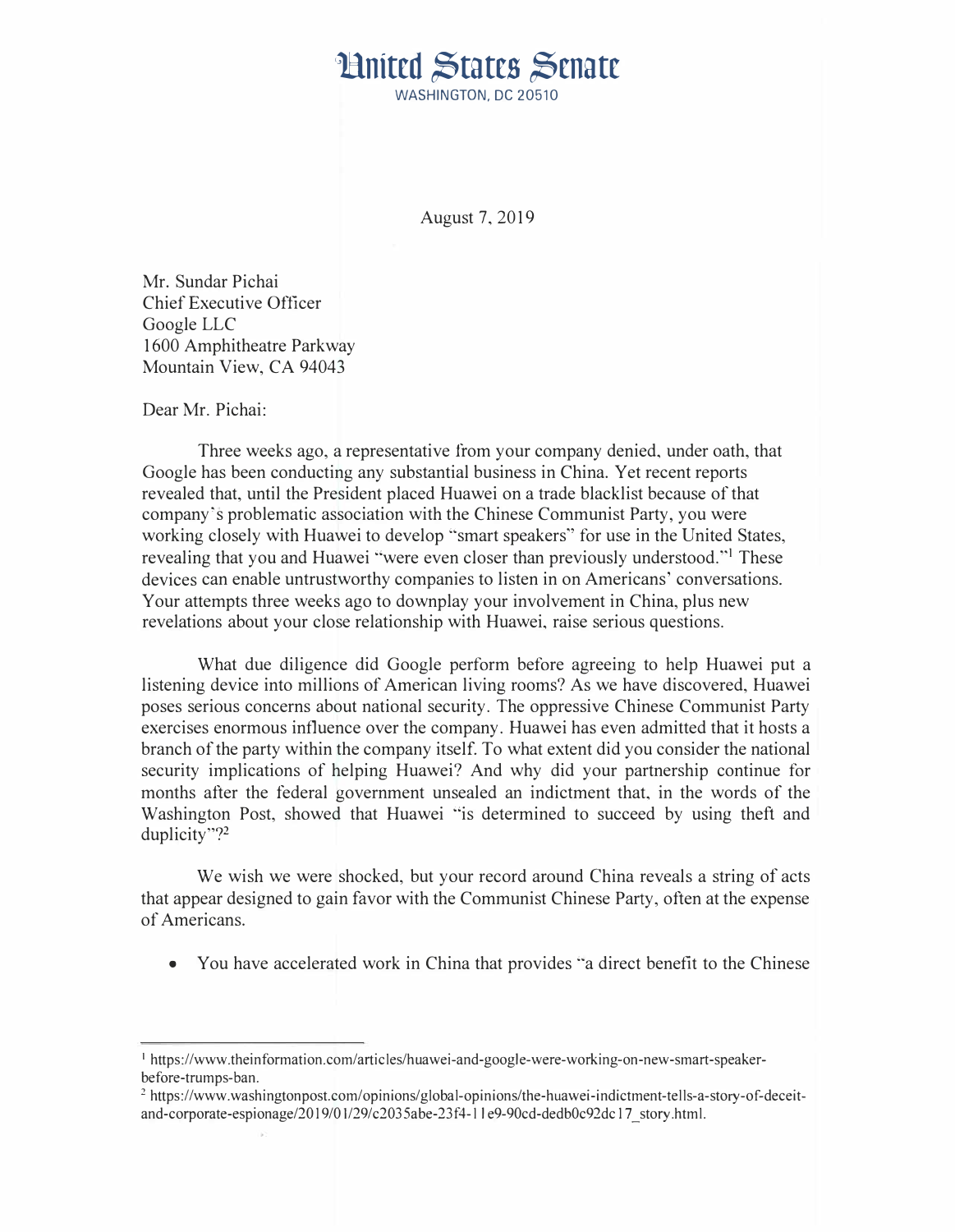military" even as you refuse to work with the U.S. military.<sup>3</sup>

- Until 2010, you operated a search engine in China, Google.cn, that censored results for political purposes. You were happy to censor; you stopped that project only after you were targeted in a hacking attack.
- As recently as this year, you were developing a new search engine for China, Project Dragonfly, that was even worse than Google.en. Unlike the first censorship engine, your new engine would have been even more clandestine about what it censored. Like the Huawei project, you worked on that project secretly. And it appears you scuttled the project only because you faced an internal backlash among members of your own company.<sup>4</sup>
- Last month, during democratic protests by citizens of Hong Kong, your company "mis"translated the phrase "I am *sad* to see Hong Kong become part of China," to, "I am *happy* to see Hong Kong become part of China." That mistranslation parroted the Chinese Communist Party line.
- You opened an artificial intelligence center in Beijing and are trying to entrench your relationship with companies controlled by the Chinese Communist Party at a time when that regime is using artificial intelligence to oppress racial and religious minorities.

Given this background, it is hard to interpret your decision to help Huawei place listening devices into millions of American homes as anything other than putting profits before country.

This pattern demands an explanation. Kindly respond to this letter with answers to the following questions by August 30.

- 1. Why did you partner with Huawei to develop listening devices for use in the United States?
- 2. Why did you continue that partnership even after the Department of Justice released an indictment charging that Huawei, as the Washington Post put it, "is determined to succeed by using theft and duplicity"?
- 3. What did you learn about national security vulnerabilities with listening devices while working with Huawei, and what steps, if any, did you take to eliminate national security risks from these devices?
- 4. What consideration, if any, did you give to the national security risk posed by Huawei before agreeing to work with them on this sensitive project?
- 5. The reports about this project state that you "suspended" the project because Huawei was placed on a trade blacklist. Do you plan to resume helping Huawei install listening devices into American homes if the blacklist is lifted?

Thank you for your attention to this matter. We look forward to your response.

<sup>3</sup>https://www.reuters.com/article/us-usa-china-google/googles-work-in-china-benefiting-chinas-military-us-general-idUSKCN1OV296.

<sup>4</sup> https://www.theverge.com/2019/3/4/18250285/google-dragonfly-censored-search-engine-code-deademployees-doubt.